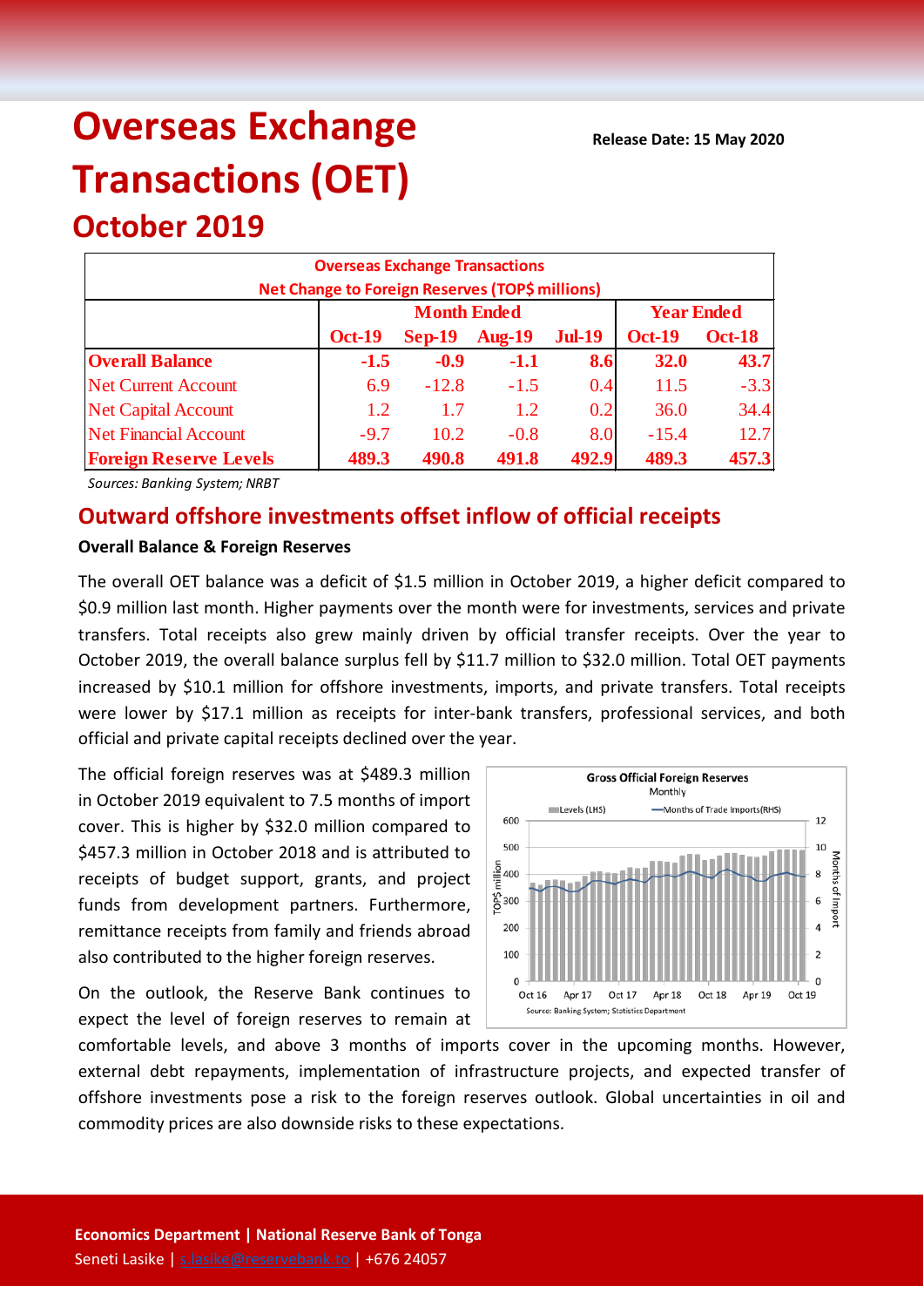#### **Current Account**

| <b>Current Account (TOP\$ millions)</b> |               |                    |                   |               |               |               |  |  |
|-----------------------------------------|---------------|--------------------|-------------------|---------------|---------------|---------------|--|--|
|                                         |               | <b>Month Ended</b> | <b>Year Ended</b> |               |               |               |  |  |
|                                         | <b>Oct-19</b> | $Sep-19$           | Aug- $19$         | <b>Jul-19</b> | <b>Oct-19</b> | <b>Oct-18</b> |  |  |
| Net Current Account                     | 6.9           | $-12.8$            | $-1.5$            | 0.4           | 11.5          | $-3.3$        |  |  |
| Merchandise Trade                       | $-33.9$       | $-35.4$            | $-36.2$           | $-33.9$       | $-409.4$      | $-407.9$      |  |  |
| <b>Services</b>                         | $-0.2$        | 2.0                | 1.7               | 6.0           | 27.9          | 17.2          |  |  |
| Income                                  | $-0.1$        | $-2.0$             | 0.8               | 1.2           | 4.3           | 4.7           |  |  |
| <b>Transfers</b>                        | 41.0          | 22.7               | 32.3              | 27.1          | 388.6         | 382.7         |  |  |

*Sources: Banking System; NRBT*

Higher official transfer receipts contributed to the improvement in the current account deficit in previous months to a \$6.9 million surplus in October 2019. The deficits in the merchandise trade and income accounts have improved over the month and is attributed to lower imports and income payments. However, the \$0.2 million deficit in the services account was driven by higher payments.

The transfers account surplus increased by \$18.4 million mainly due to a \$11.4 million increase of official transfer receipts during the month mostly for budget support and project funds. Private transfer receipts increased by \$7.56 million to \$34.2 million of which \$27.5 million were for individuals (mainly remittances) and \$6.7 million were donations to non-profit organizations.

The income account deficit improved over the month by \$2.0 million due to lower income payments. This follows the interest payments on government loans last month.

In addition, the merchandise trade deficit fell by \$1.6 million due to a \$1.6 million fall in import payments over the month. Import payments for oil and government imports declined by \$3.8 million and \$3.5 million, respectively. These outweighed a rise in payments for wholesale & retail goods, construction material, and motor vehicle imports. However, the total export proceeds remained constant at \$2.1 million in October 2019, similar to that of September 2019.

The service account recorded a \$0.2 million deficit over the month following a \$2.0 million surplus last month. This was driven by higher payments for telecommunication and government services. Service receipts slightly rose over the month by \$0.6 million as travel receipts increased by \$0.4 million. However, international air arrivals declined by 5.7% (550 passengers).

Annually, the current account recorded an \$11.5 million surplus compared to a \$3.3 million deficit in October 2018. Although the merchandise trade deficit slightly widened over the year, this was outweighed by the surpluses recorded for the services, income, and transfer accounts. The services account surplus increased by \$10.7 million due mainly to higher travel receipts by \$21.1 million. This coincides with higher air arrivals (4.6%) and passengers arriving by yacht (25.7%) over the year, indicating an active tourism sector. The transfers account surplus also rose by \$5.9 million (1.6%) attributed mainly to private transfer receipts (including private remittances & non-profit organizations) which rose by \$9.4 million annually. Meanwhile, payments for family support and transfers to own account also increased by \$4.4 million.

However, the income account surplus slightly declined by \$0.4 million due to income payments rising by \$1.1 million compared to a \$0.8 million increase in income receipts over the year. The higher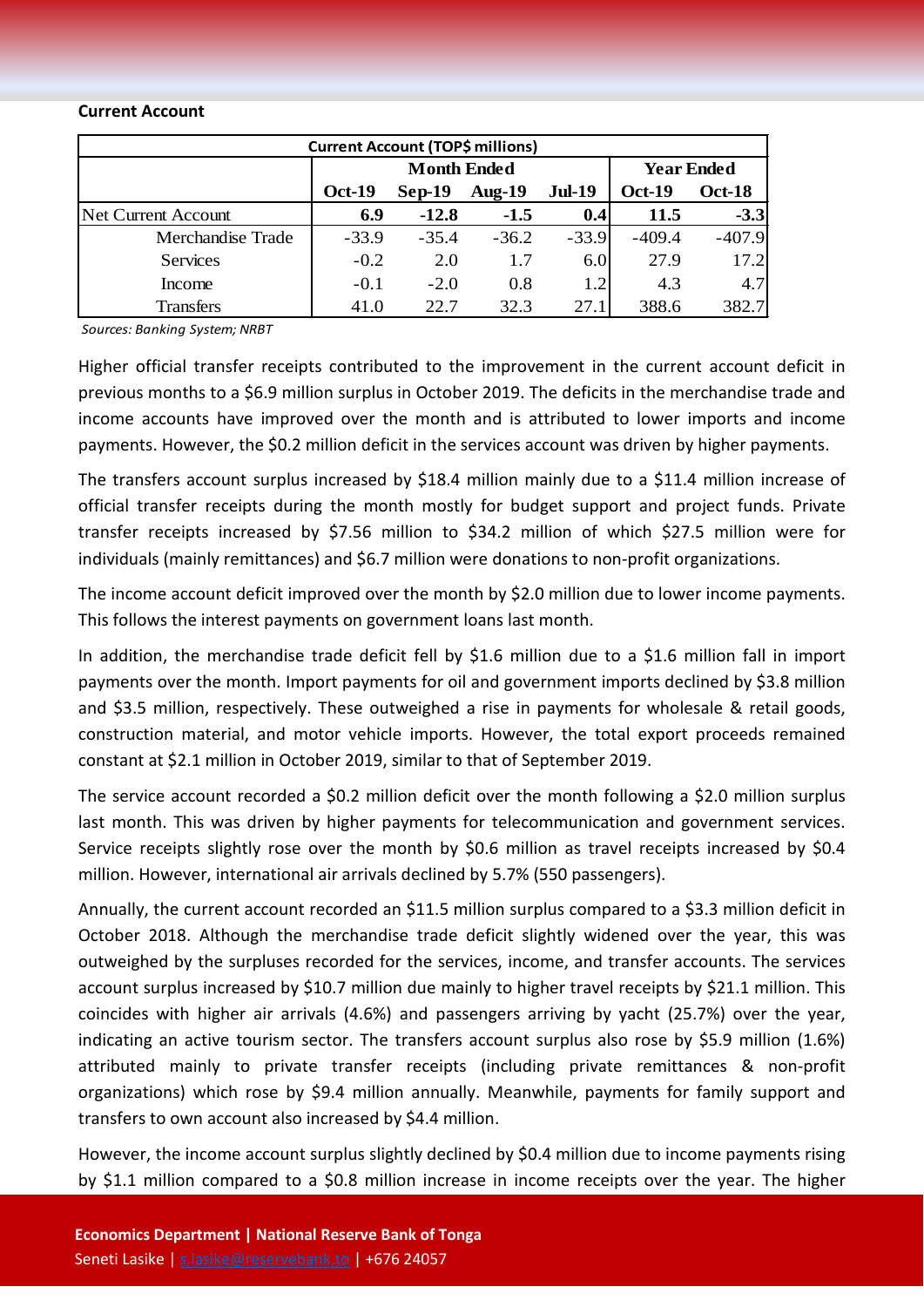payments for imported government goods, wholesale & retail goods, and motor vehicles amounted to \$11.6 million, drove the higher merchandise trade deficit. This coincided with a rise in business container registrations by 1,083 (16.1%) to a total of 7790 containers, indicating growth in the trade sector. Total export proceeds over the year was \$21.5 million, higher by \$3.2 million (17.5%) and was mainly due to higher receipts for marine exports. Agricultural exports slightly rose over the year by \$0.7 million.

## **Capital Account**

| Capital Account (TOP\$ millions) |               |                    |                   |               |                                |       |  |  |
|----------------------------------|---------------|--------------------|-------------------|---------------|--------------------------------|-------|--|--|
|                                  |               | <b>Month Ended</b> | <b>Year Ended</b> |               |                                |       |  |  |
|                                  | <b>Oct-19</b> | $Sep-19$           | Aug- $19$         | <b>Jul-19</b> | <b>Oct-18</b><br><b>Oct-19</b> |       |  |  |
| Net Capital Account              | 1.2           | 1.7                | 1.2               | 0.2           | <b>36.0</b>                    | 34.4  |  |  |
| Official                         | 0.7           |                    | 0.1               | 0.3           | 17.1                           | 17.2  |  |  |
| Private                          | 0.5           | 0.6                |                   | 0.0           | 18.9                           | 17.21 |  |  |

*Sources: Banking System; NRBT*

The decline in official and private capital receipts lowered the capital account surplus over the month. Official capital receipts fell by \$0.4 million, and private capital receipts declined by \$0.1 million. There was no capital payment recorded for the month. These transactions are for government-funded projects and households' construction purposes by individuals (including nonprofit organizations).

Nonetheless, the capital account surplus rose by \$1.6 million to \$36.0 million, the highest surplus in the overall OET balance. Capital account payments declined by \$4.1 million for both private and official, which outweighed a \$2.5 million fall in capital account receipts over the year to October 2019.

### **Financial Account**

| Financial Account (TOP\$ millions) |               |                    |                   |               |         |        |  |  |
|------------------------------------|---------------|--------------------|-------------------|---------------|---------|--------|--|--|
|                                    |               | <b>Month Ended</b> | <b>Year Ended</b> |               |         |        |  |  |
|                                    | <b>Oct-19</b> | $Sep-19$           | Aug- $19$         | <b>Oct-18</b> |         |        |  |  |
| Net Financial Account              | $-9.7$        | 10.2               | $-0.8$            | 8.0           | $-15.4$ | 12.7   |  |  |
| Direct Investment                  | 0.6           | 0.3                | 0.2               | $-2.0$        | $-3.7$  | $-2.4$ |  |  |
| Portfolio Investment               | $-11.2$       | 0.0                | 0.0               | 0.0           | $-22.4$ | 0.3    |  |  |
| Other Investment                   | 0.9           | 10.0               | $-1.0$            | 10.0I         | 10.6    | 14.8   |  |  |

*Note: The Net Financial Account figures incorporate also the net reconcilliation items which is not reflected in the table below* Sources: Banking System; NRBT

The financial account recorded a \$9.7 million deficit over the month owing to higher payments for offshore investments and intercompany lending funds which rose by \$12.0 million. This was partially offset by movements in other investments (interbank transfers). Direct investment receipts rose by \$1.0 million while portfolio investments continued to record no receipts. The rise in other investment receipts are mainly interbank receipts.

However, the financial account recorded a \$15.4 million deficit over the year compared to a surplus in the previous year. This was largely owed to lower inter-bank receipts, offshore investment transfers, and the principal repayment of the Government loan to EXIM Bank of China.